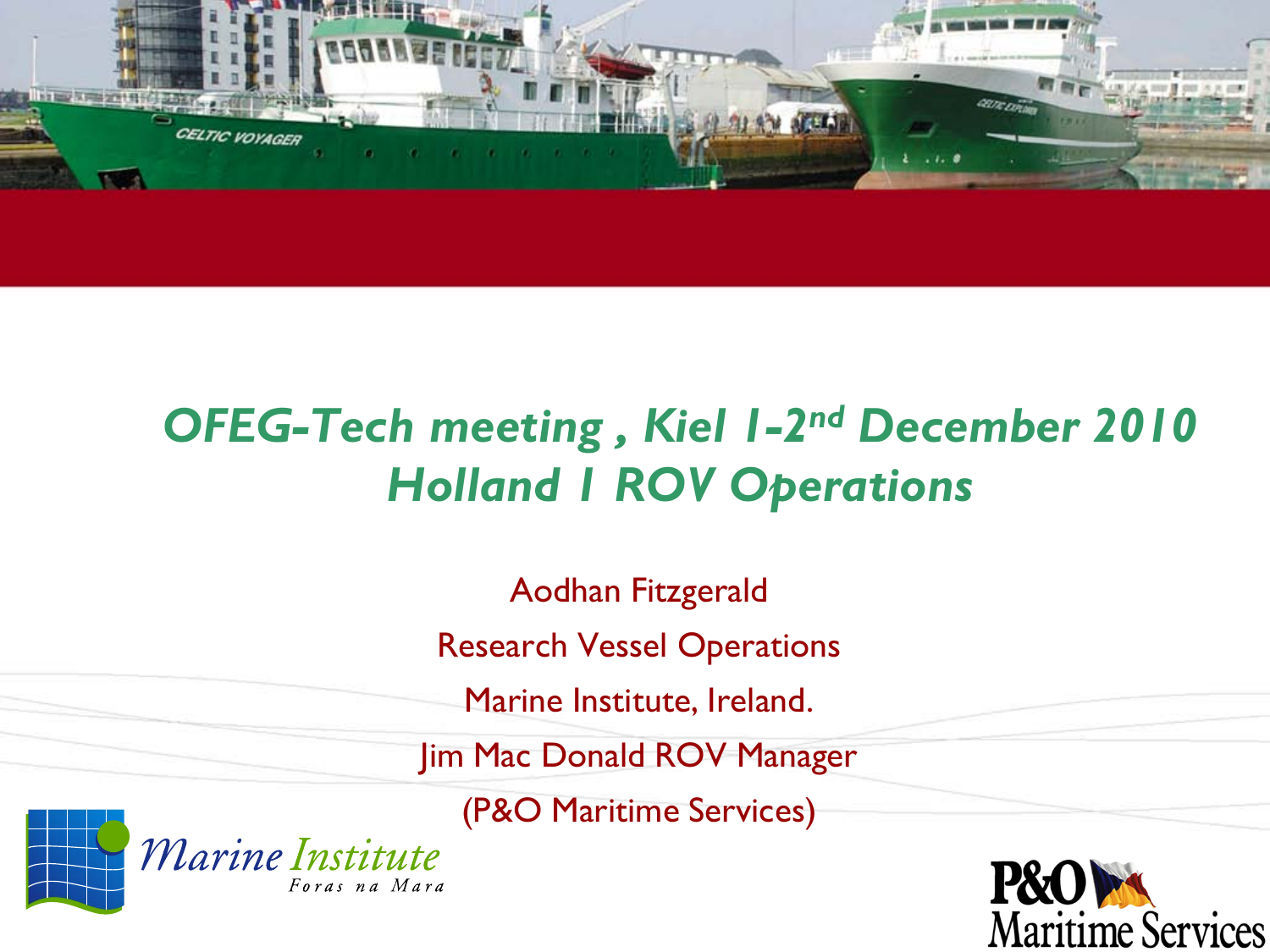

#### "**Holland 1" ROV General.**

- •**Scientific version of the "Quasar" ROV system. 3000m Rated**
- •**Consists of ROV, TMS, LARS, Winch, Control van, Workshop and deck equipment.**
- •**Delivered in September 2008**
- **2 full survey seasons completed**
- •**(6 surveys , 1 Trial)**
- •**2009: 26 Scientific dives: 101 hours**
- •**2010 51 scientific dives : 205 hours**
- •**3 dives to full depth (3000m)**
- **Majority of operations 750-2000m**

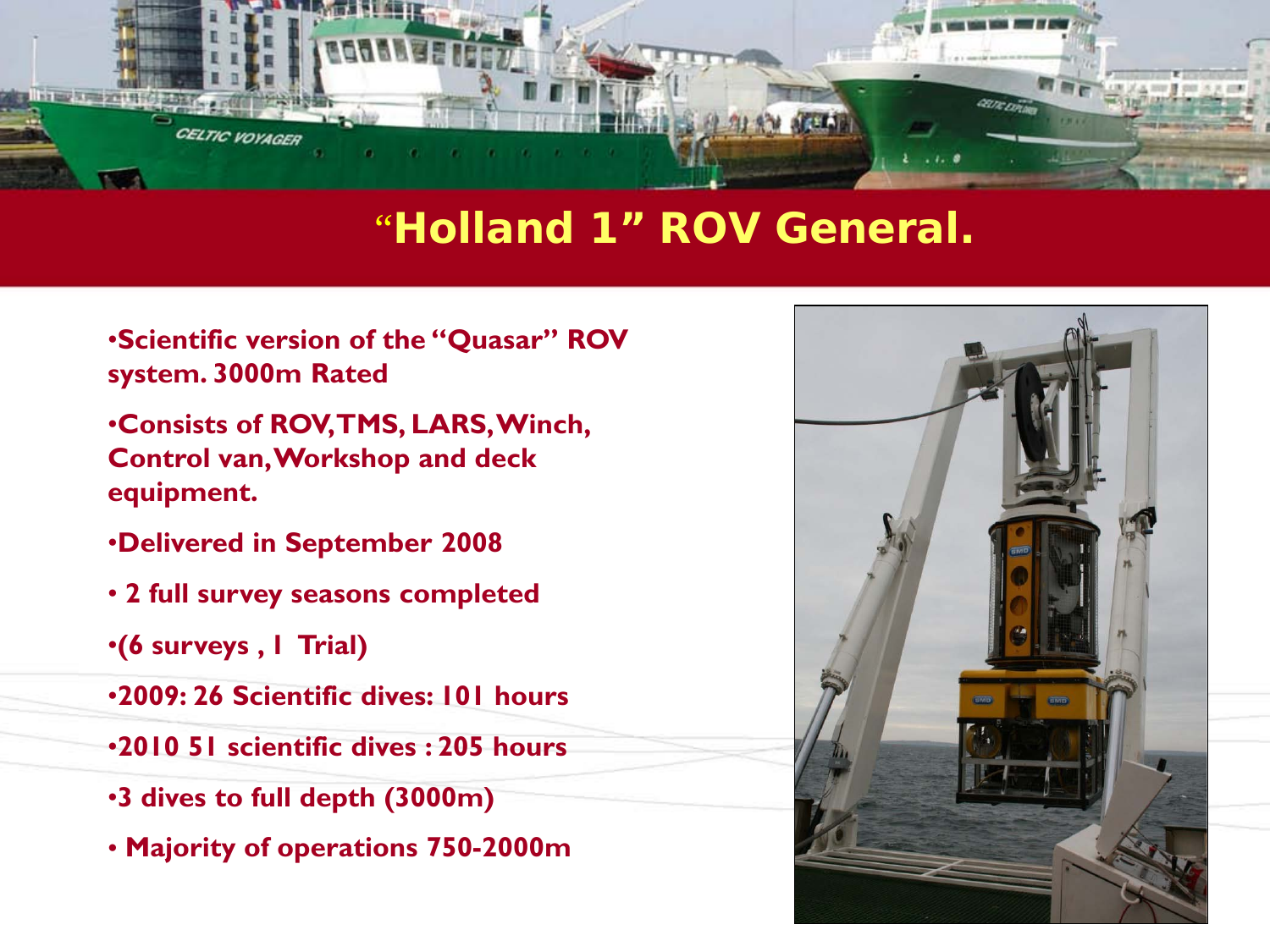

#### **Personnel**

- **2009 operations largely completed with contract personnel (eventful year)**
- **2010 full time manager/chief pilot engaged, 2nd full time pilot/technician recruited. Contractors used for rest of team**
- **Manning: min 3 for 12 hour operations , 6 personnel minimum for 24 hour operations**
- **Heavy workload for maintenance and operations given small team**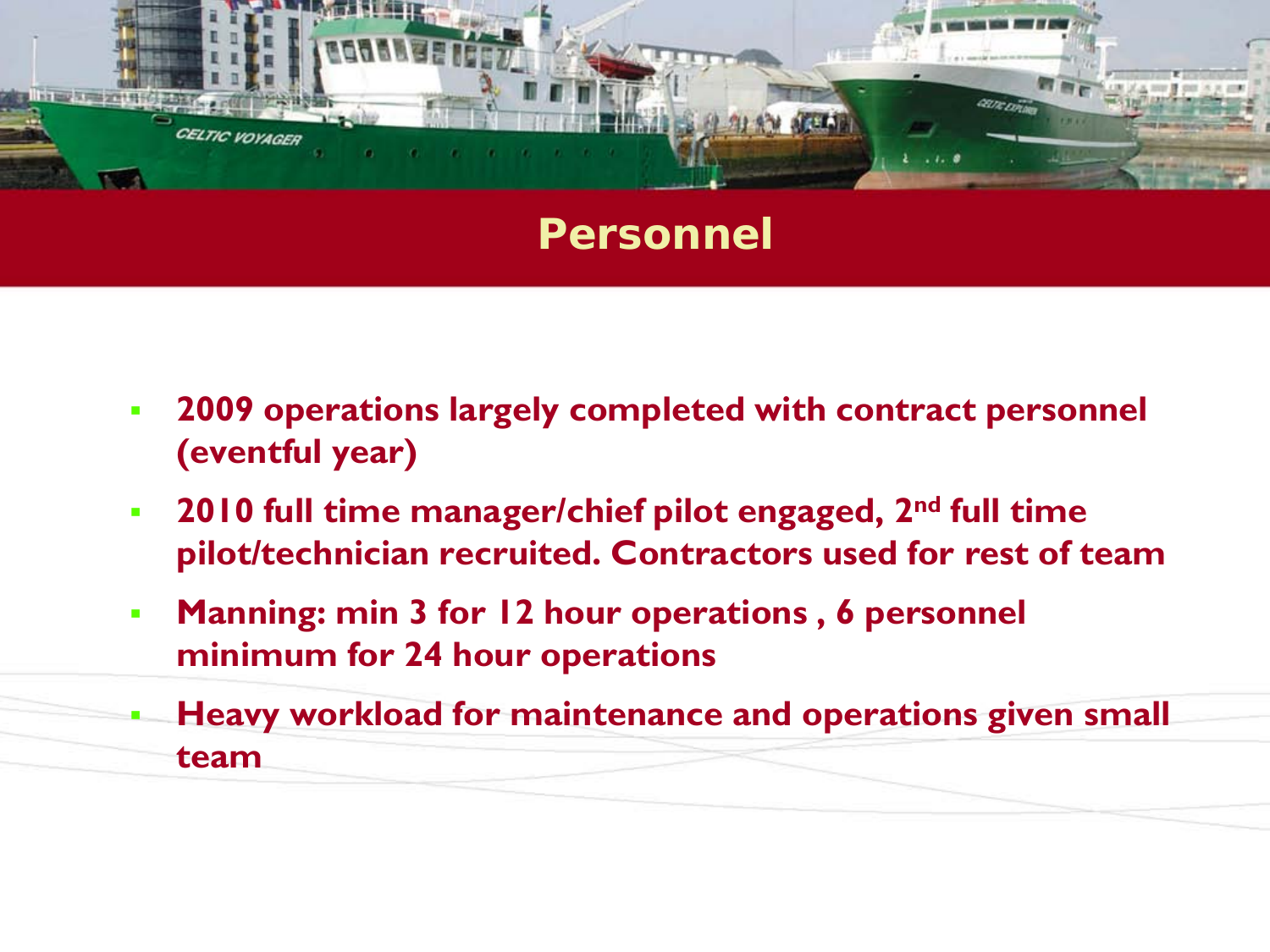

# **2011**

- **2 surveys planned for 2011**
- **C. 50 operational days ( summer)**
- **Mobilisation c. 2..5 days, demobilisation c. 1 day (.5!)**
- **System free from August – April typically**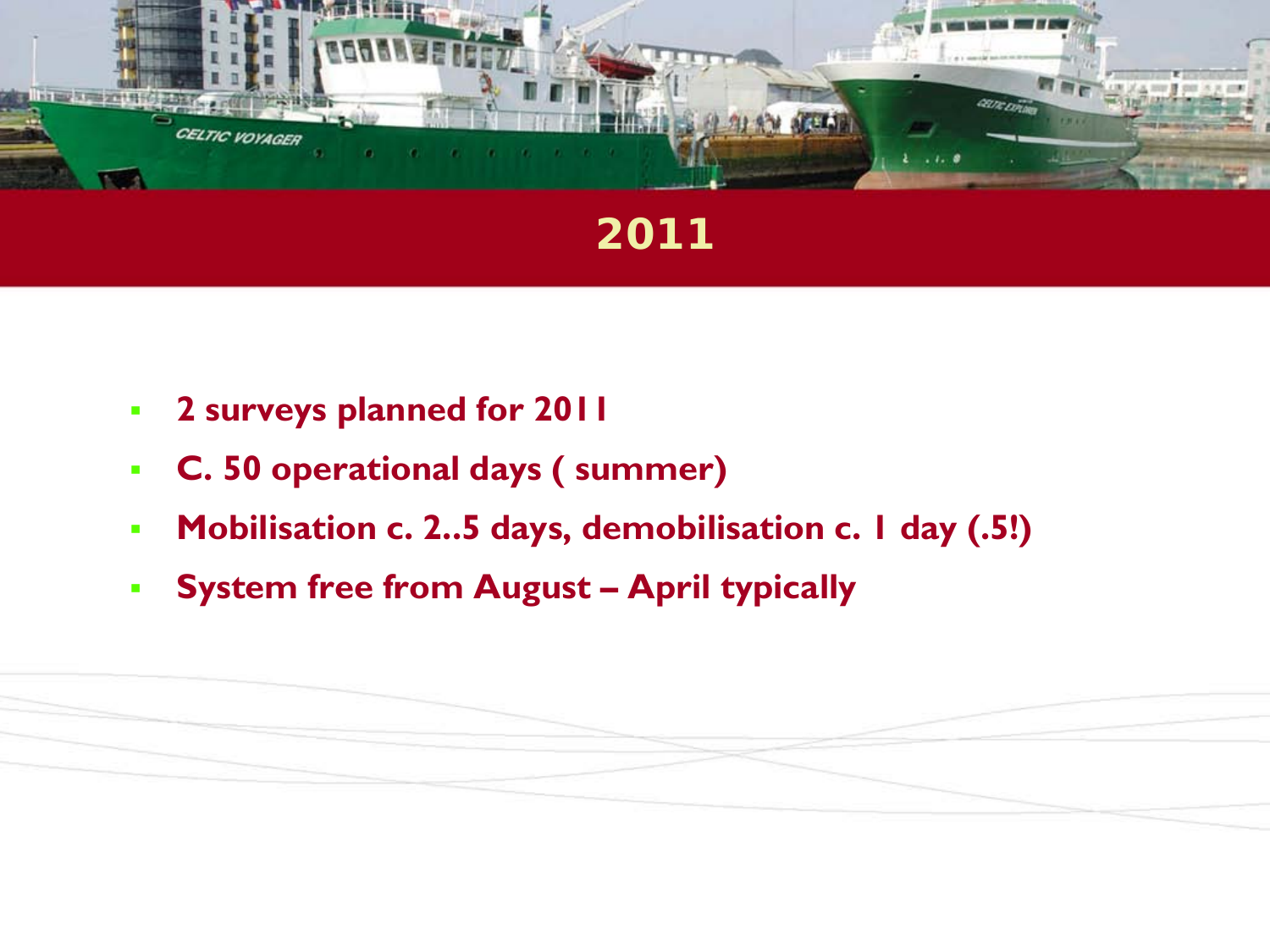

# **ROV.**

- •**Up-rated version of the Quasar ROV system. 1st Quasar to built by SMD.**
- •**ROV Weight 3.3 Tonnes**
- •**Up to 250kg of payload on the ROV**
- •**Capacity to add additional tooling skids**
- •**Maximum air weight of vehicle up to 6000kg.**
- •**Hydraulic ROV 100hp**

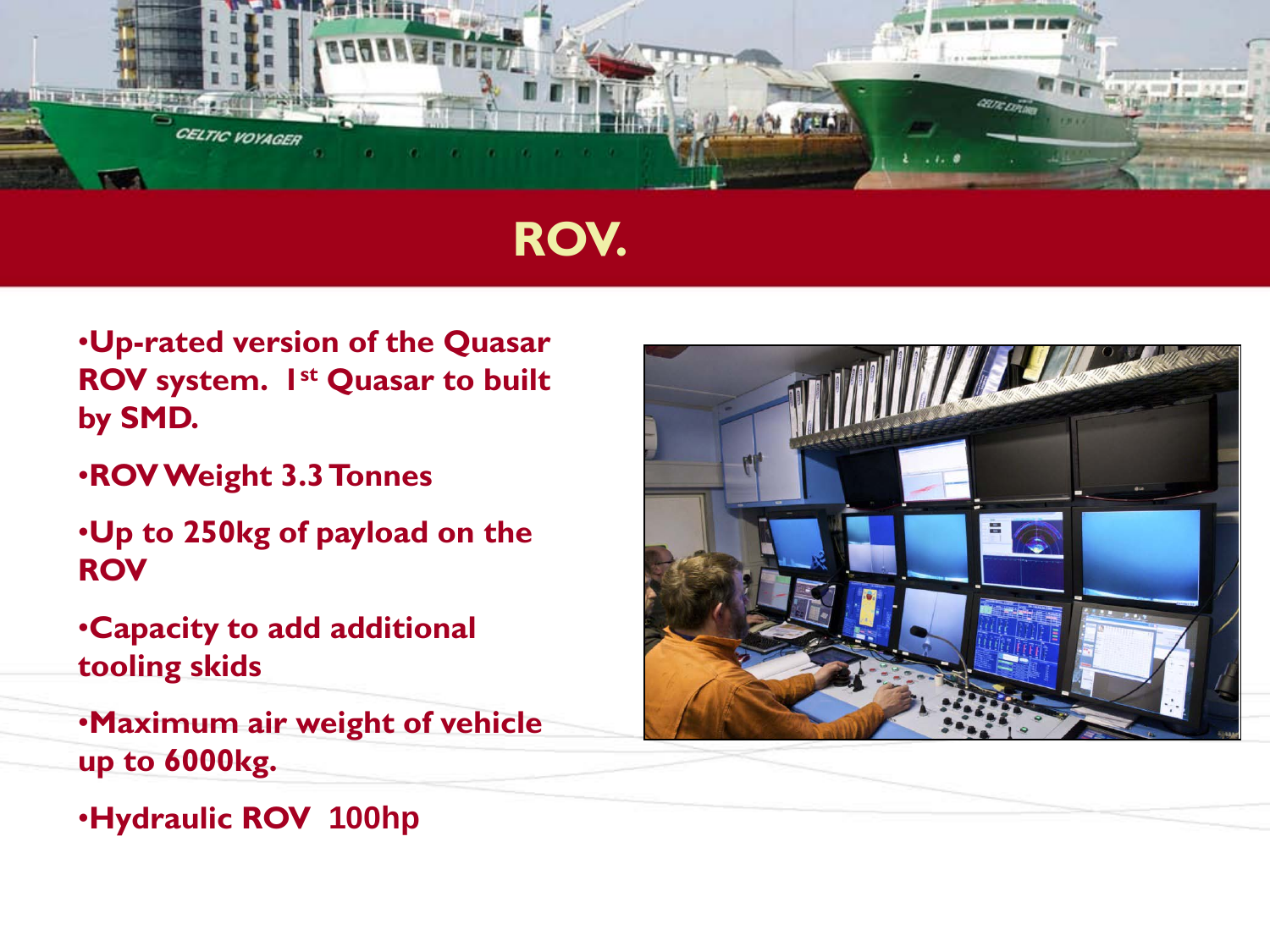

### **Hydraulic Power.**

- **3000v 75kw 4 pole motor driving the hydraulic pump.**
- **Hydraulic pump produces up to 250 bar.**
- **Four lateral and three vertical thrusters Two intelligent 12 way valve packs.**
- **15 litres per minute flow rate.**
- **Flow can be controlled on individual functions.**
- **One high flow function up to 40 litres per minute**
- **Issues : Oil leaks, Oil contamination, handling oil (lots)**

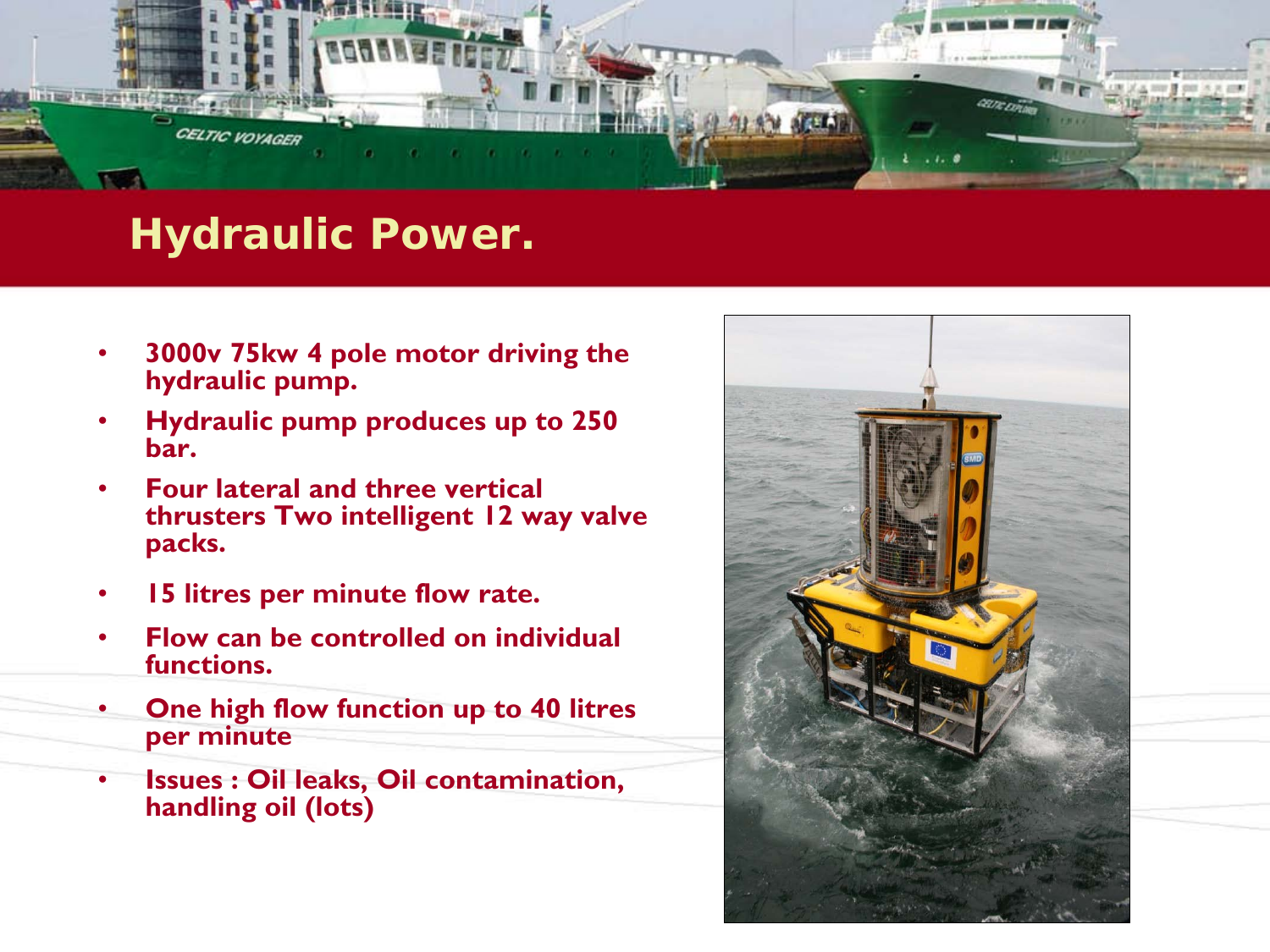

#### **Video Capability.**

- •**1 Dedicated high definition video channel using Kongsberg HDTV**
- •**1 Stills camera**
- •**7 video channels.**
- •**DVD for standard definition video**
- •**HDTV Currently recorded to Sony HD tapes.**
- •**Issues : Time coding, copying, data analysis issues**
- •**Fitting out with capability to record direct to Hard disk in PRORES 422 format to allow simple copying , back up,archival of data**

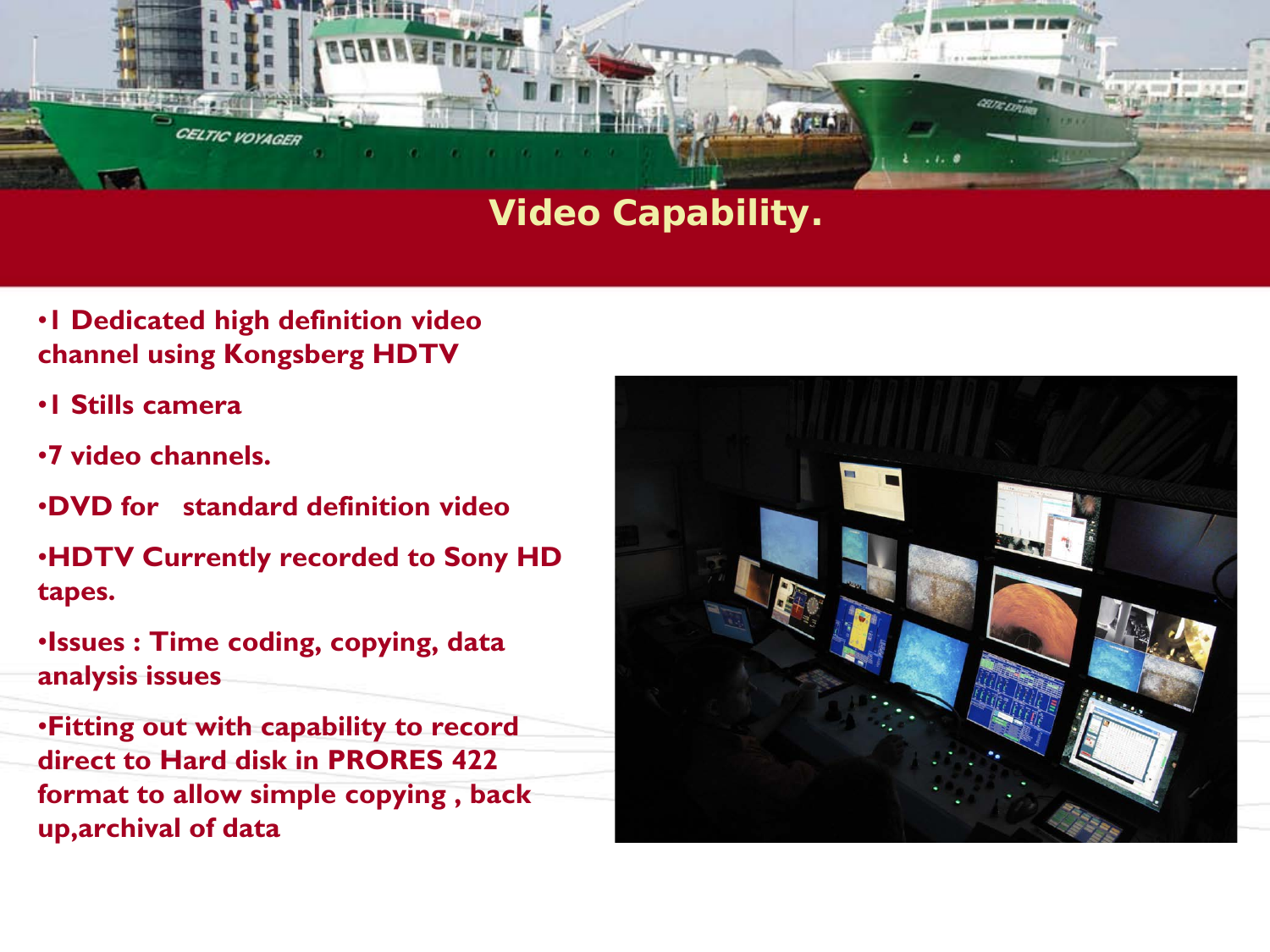

#### **Lighting.**

- **Two HMI 12000 lumen lights currently fitted.**
- **Up to 12 dimmable Halogen lights**
- **Currently making the transition to LED lighting working in conjunction with Cathx Ocean for a complete lighting solution.**
- **HMI's expensive , LED c. 30% of cost of HMI's**
- **LED's sensitive to voltage fluctuations**

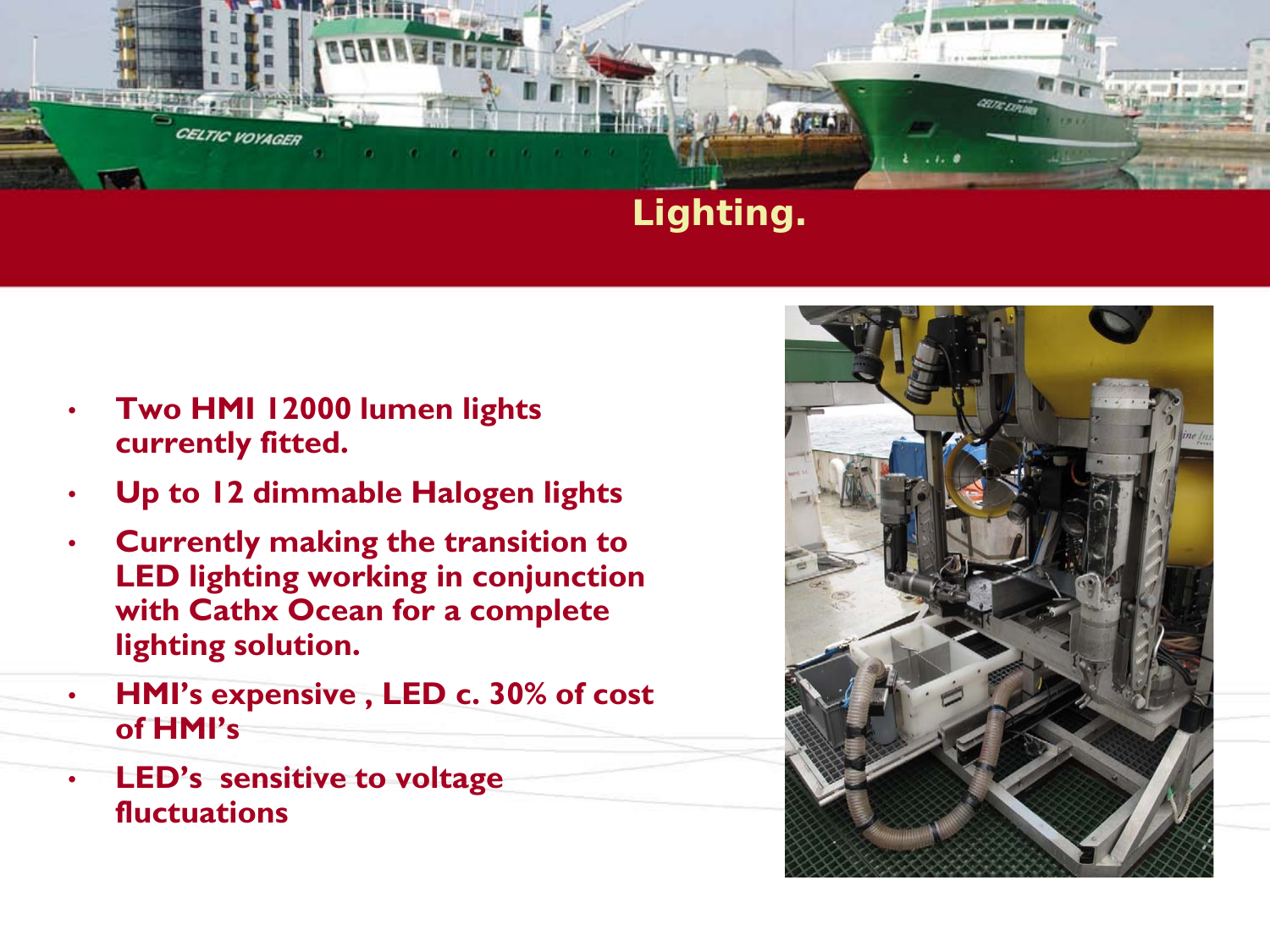

### **Sensors and Standard equipment.**

- **OA SONAR,**
- **DVL (Station hold),**
- **Altimeter,**
- **Digiquartz depth sensor**
- **Two manipulators.**
- **Either two seven function or one seven function and one five function.**

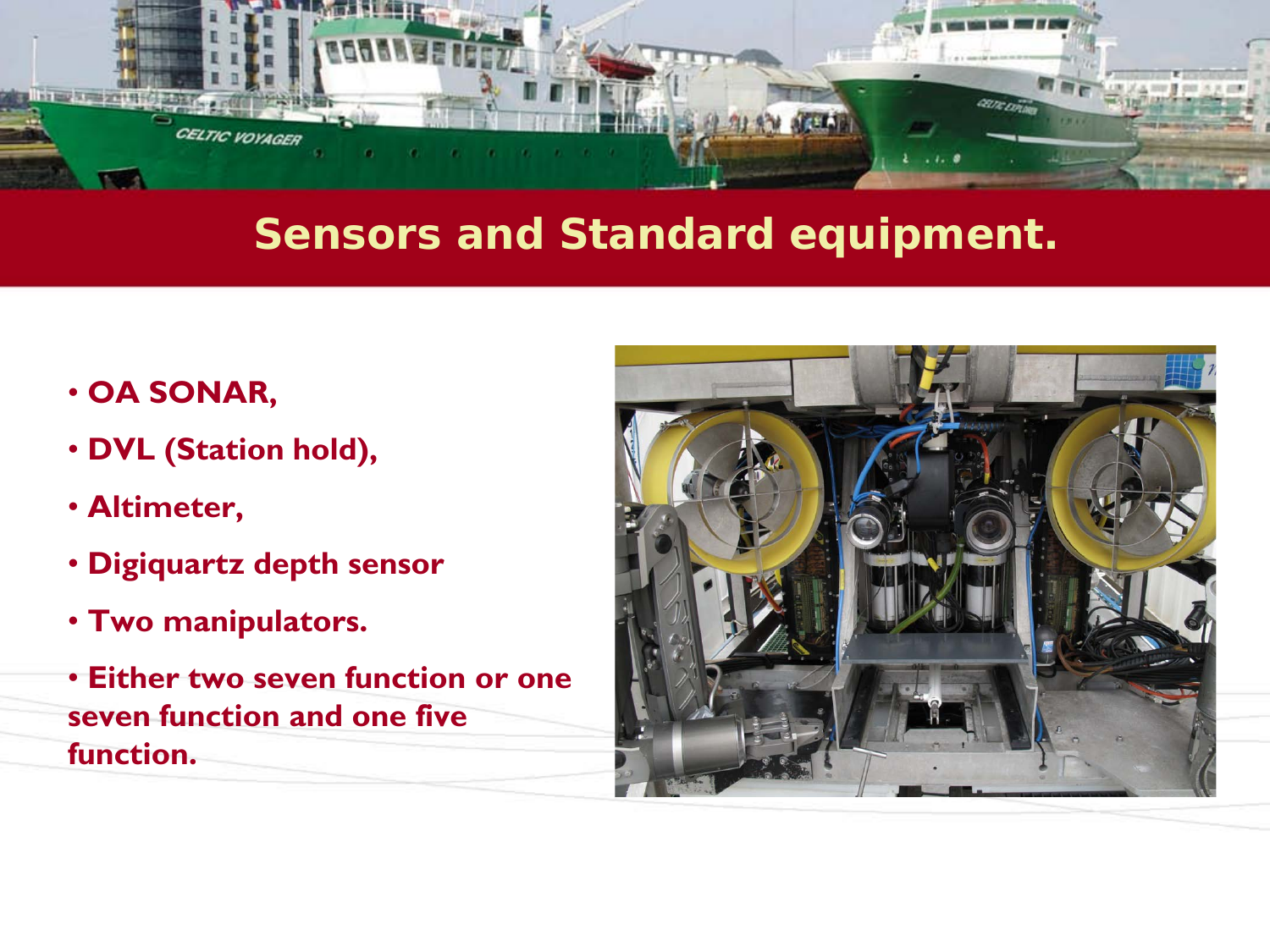

#### **Spare capacity for additional sensors.**

- **Ethernet instrument channel for Seabat/multibeam**
- **3 Spare RS232 Channels**
- **6 spare switchable RS232/485 Channels.**
- **7 analogue channels.**
- **System set up for Reson 7160 (Trialed April 2010)**
- **Science skid containing sample boxes and suction sampler**
- **Integrated Seabird CTD allows integration with wide variety of instruments**

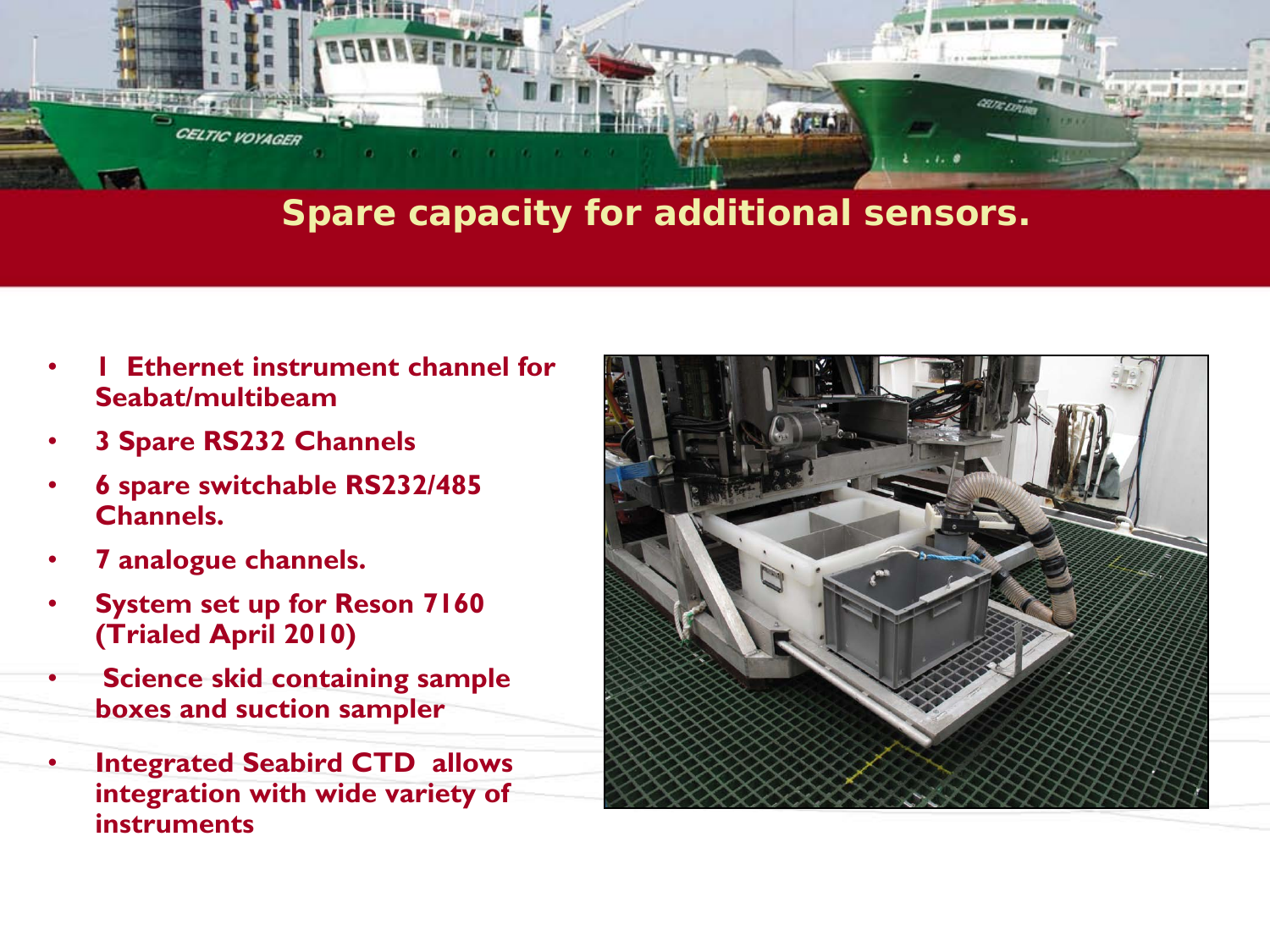

# **TMS.**

- **Capable of carrying around 400m of tether.**
- **Power pack 3000v 11.5 hp**
- **Three cameras.**
- **Two lights**
- **Weight in air 2500kg**
- **Lift termination capacity 12000kg**
- **Issues : Docking in marginal conditions and risk of damage to Tether**

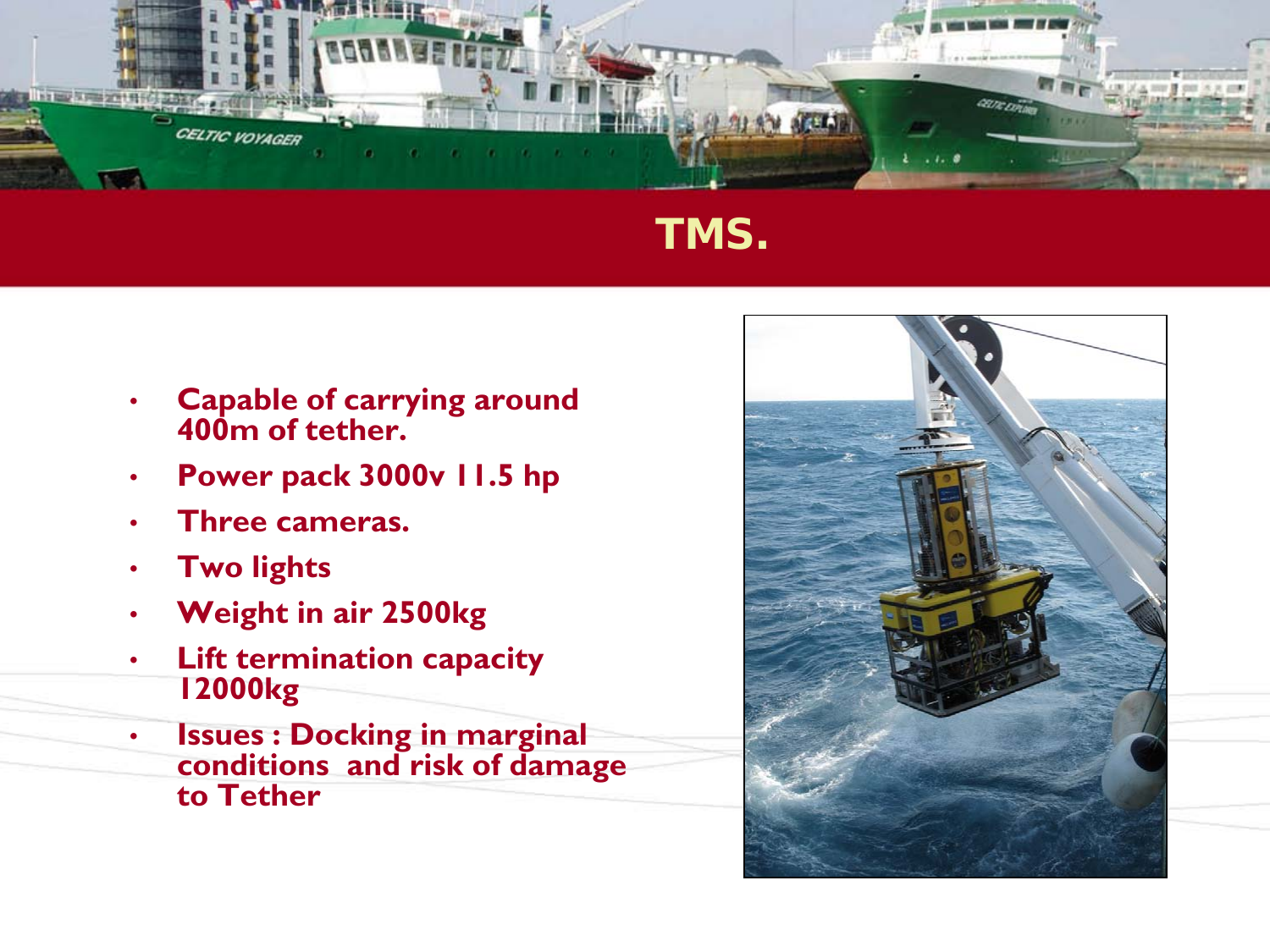

## **Free-flying operations**

- •**Deployment with cable floats trialled in 2010**
- •**25 x flotation technologies floats utilised**
- •**Successful deployment using float attachment platform requires additional crew**
- •**Method available in case of TMS issues or specific requirement**

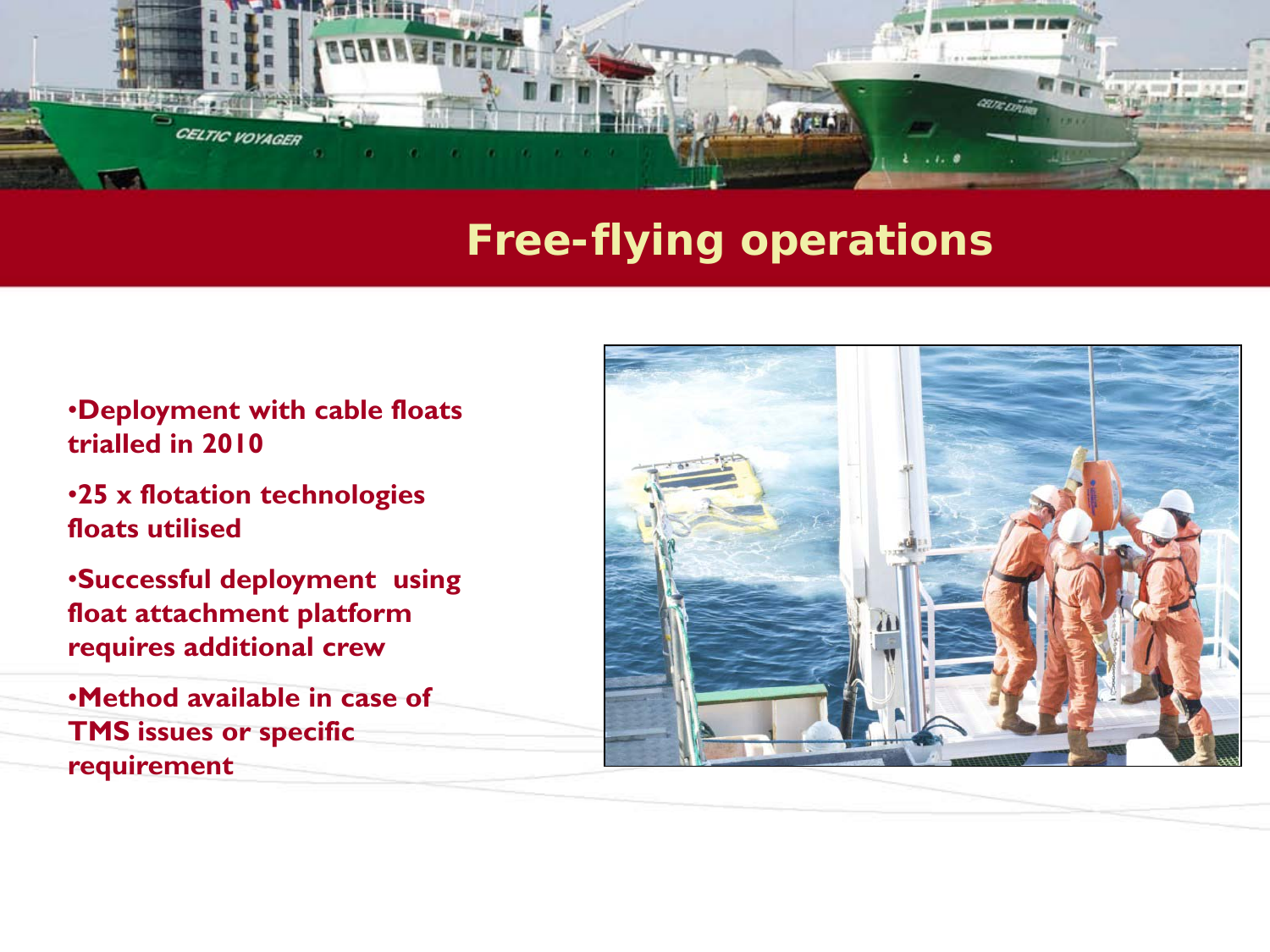

### **Shallow Water Mode/other vessels**

- **System operated using soft tether only (400m)**
- **Lock Latch and 20t crane**
- **Ideal for shallow (sheltered) waters**
- **System's own 450kva gennerator for power**
- **Mobilised in 6 hours!**

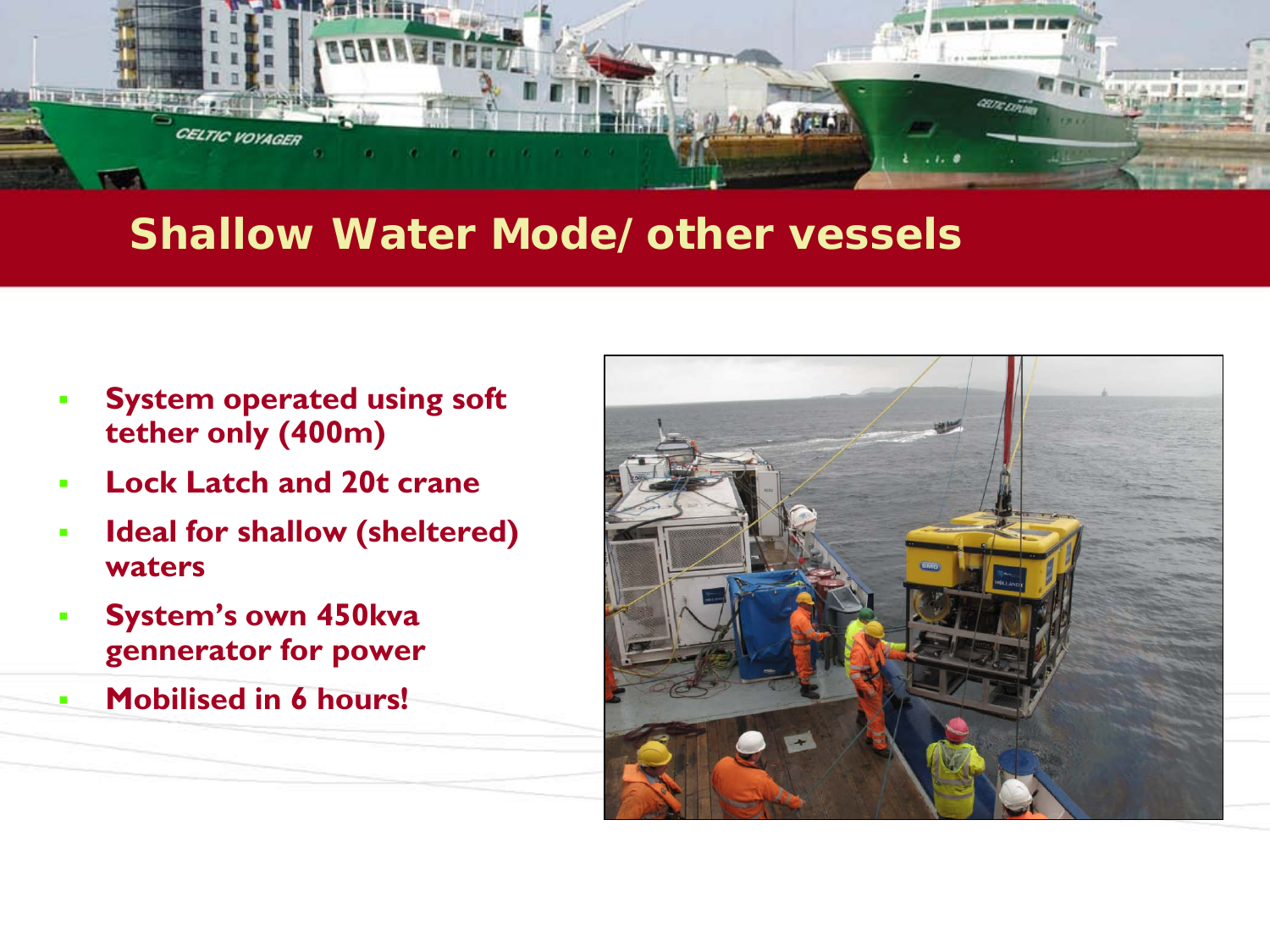

### **Winch/A Frame**

- **Winch capable of holding 3250m of 31.5mm aroured umbilical**
- **Portable hydraulically powered A frame (19000kgs)**
- **Remote operation from ROV shack.**
- **Winch Fully loaded weighs 24000kg.**
- **75kw motor.**
- **Operates well even in shallow water (no cable heating issues to date**